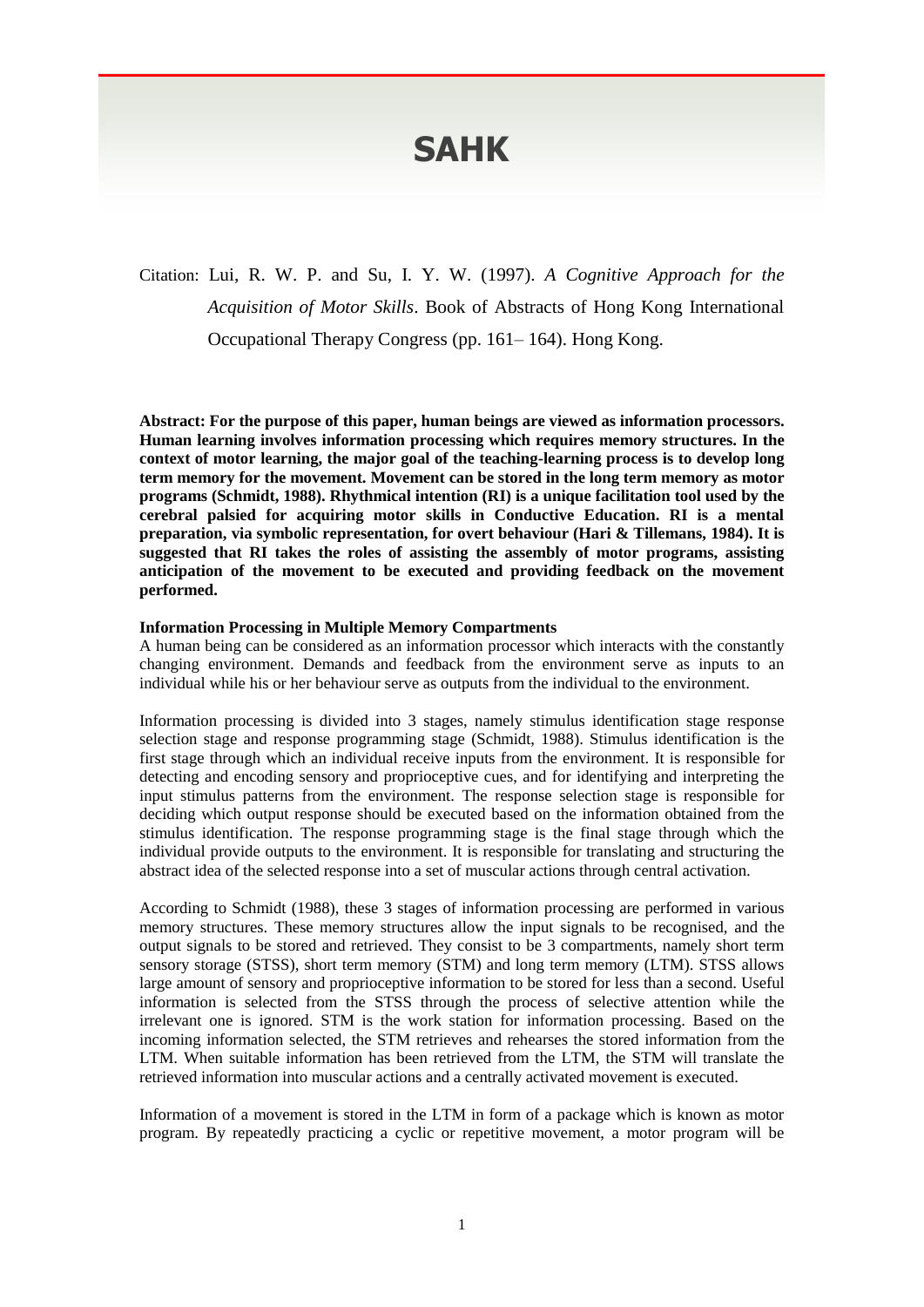formed in the LTM. When motor program is formed, the response selection stage will be bypassed when executing the movement concerned (Schmidt, 1988).

A one-to-one matching of the motor program and the movement may lead to overloading of the memory capacity. To alleviate the problem of overloading, Schmidt (1988) put forwards the idea of a generalised motor program. The generalised motor program consists of an invariant parameter and a number of variant parameters. The invariant parameter refers to the movement sequence which is fixed and fundamental to the movement. The variant parameters refer to spatial, temporal and force parameters which can be varied according to the environment in which the movement is executed. To execute a motor program, its variant parameters should be specific ahead. These parameters define exactly how the motor program will be executed in the subsequent movement.

The concept of motor program is founded on a feedforward mechanism. In the feedforward mechanism, movement is preprogrammed in advance before its execution. Once a motor program has been initiated, a predetermined pattern of actions will be carried out for at least one reaction time even if the environmental information indicates that an error has been made. To compensate for the error, the variant parameters of the generalised motor program should be updated in the next reaction time (Schmidt, 1988).

## **Rhythmical Intention as a Facilitation Tool for Motor Learning**

People with cerebral palsy suffer form both motor cognitive deficits. Common cognitive deficits include loss of attention, memory and perception. According to the information processing theory, motor learning involves cognitive activities and the major goal of the teaching-learning process in motor learning is to develop long term memory for the movement. Cognitive deficits of the cerebral palsied may therefore adversely affect their abilities in motor learning.

Norman (1976) reported that speech is a powerful mediator for memory retention. On the other hand, Luria (1963, 1979) pointed out that children utilise speech to regulate their own movement. It is plausible that speech takes a role of assisting the cerebral palsied to overcome parts of their cognitive deficits that hinder motor learning.

In Conductive Education, a unique facilitation tool has been used by the cerebral palsied during the learning of motor skills. The tool is known as rhythmical intention (RI) which utilise speech to facilitate motor learning. RI is composed of an 'intention' component and a 'rhythm' component. The 'intention' component involves verbalised expression of a movement to be executed. In other words, the verbalised expression is feedforward to the execution of the movement. The 'rhythm' component can either be in form of 'verbal counting' or of 'dynamic speech'. It is performed during the execution of the movement. 'Verbal counting' usually involves a count form 1 to 5 while 'dynamic speech' involves 2-3 times repetition of the 'verb' describing the main action of the executing movement. The 'rhythm' component serves to regulate the speed or strength of the movement performed.

RI has clinically been introduced to a number of brain damaged clients including cerebral palsy, stroke, and Parkinsonism to facilitate motor learning. At present, no objective outcome study has been conduced in this area. Based on the clinical experience of the Spastics Association of applying RI to more than 1000 cerebral palsied children, adolescents and adults in the past 10 years, it seems that RI does play a role in facilitating motor learning for these clients. However, the underlying mechanism of RI has not yet been defined.

# **Plausible Roles of RI in Facilitating Motor Learning**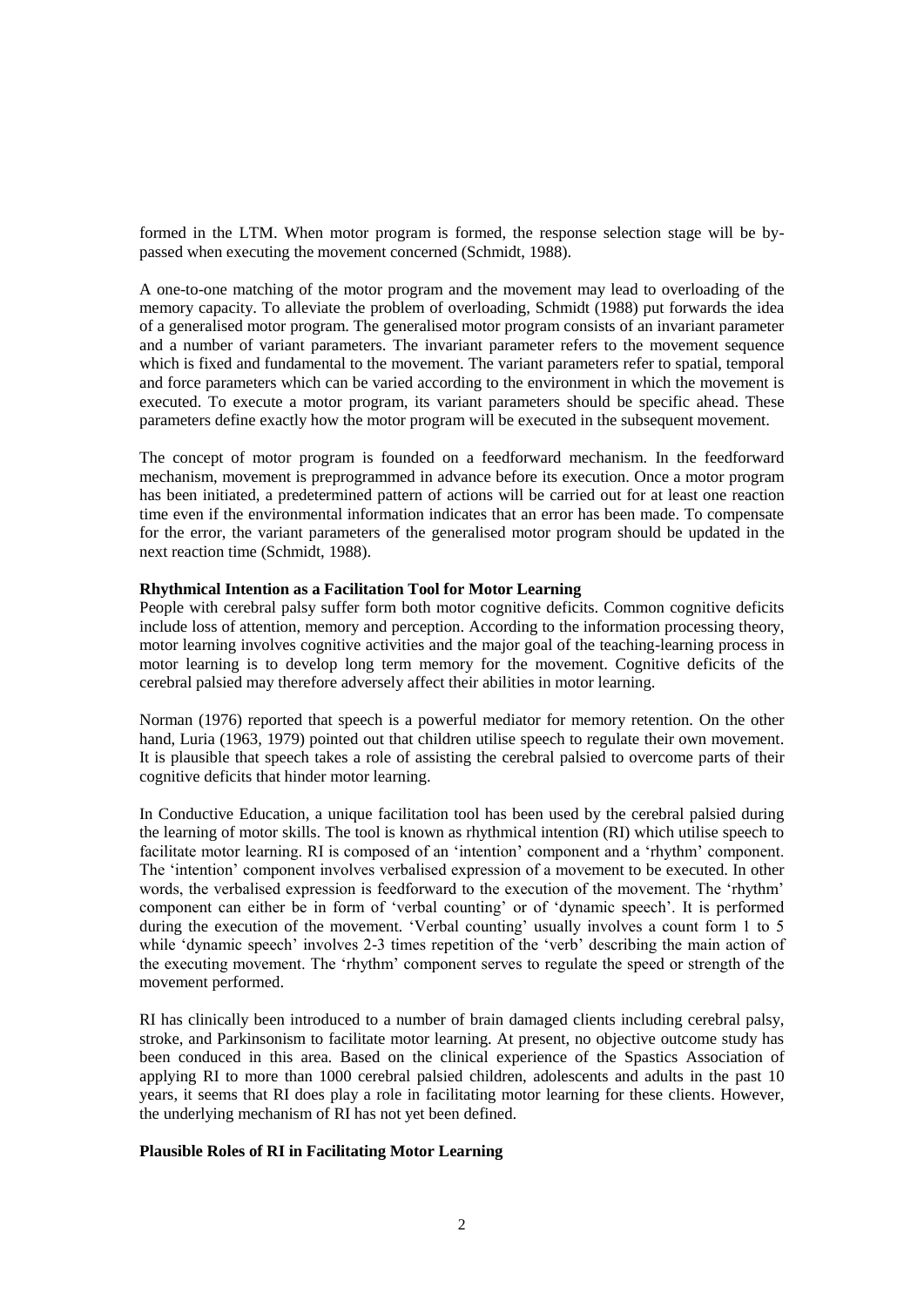Richardson (1967a, b) demonstrated that mental practice prior to the execution of movement improved the acquisition, the retention and the immediate performance of the required motor skills. Johnson (1984) reported that mental practice aided in acquiring the movement sequence and the spatial relationship involved in the subsequent movement. By combining the findings of Johnson and that of Schmidt, it is plausible that mental practice assists the formation of motor programs through the provision of information on the movement sequence and the spatial parameter of the movement to be executed.

Hari and Tilleman (1984) defined RI as a mental preparation, via a symbolic representation, for overt behaviour. The verbalised expression of the 'intention' component of RI is feedforward to the movement. The 'intention' component can be regards as a mental practice which is reinforced by speech. Mental practice is mostly a cognitive activity. Due to their cognitive deficits, cerebral palsied persons may have difficulty in performing mental practice. Since speech has been reported as a powerful mediator which intensifies cognitive activities (Norman, 1976), the use of speech for assisting the cerebral palsied to perform mental practice is plausible. According to the findings of Johnson (1984), the contents of the verbal expression should therefore contain information on the movement sequence and the spatial relationship of the movement to be executed.

Schmidt (1988) stated that when two movements are performed simultaneously, they interfere with each other unless one movement is made automatic (i.e. does not require attention). This phenomenon is applied to the simultaneous actions in which one is motor and other is verbal. In RI, the 'rhythm' component is performed simultaneously with the movement. To avoid interference, clients must be trained so that no attention is required during performing the verbal count.

Schmidt (1988) also pointed out that movement is organised under an underlying temporal structure. The motor system appears to 'prefer' a mode in which simultaneous actions are couple in time, that is the two actions are performed at the same tempo (Klapp, 1981; Klapp et al, 1985). These findings may shed light on the underlying mechanism of the 'rhythm' component of RI in facilitating motor learning. Once the 'verbal counting' is made automatic, it may be used to couple with the motor actions which are performed simultaneously with the counting. This may contribute to the regulation of the temporal parameter of the movement.

On the other hand, when 'dynamic speech' (repetition of a 'verb') is used as the 'rhythm' component of RI, the meaning of the selected 'verb' may provide information on the required strength of the movement. By careful selection of the 'verb' used or by changing the 'tone' in saying the 'verb', the dynamic speech' may provide information related to the force parameter of the movement.

In summary, the 'intention' component of RI serves as a speech reinforced mental practice which provides information on the movement sequence and the spatial parameter of the movement. On the other hand, the 'rhythm' component may either regulate the temporal parameter through 'verbal counting' or regulate the force parameter through 'dynamic speech'. With these possible mechanisms, RI may play the role of assisting the assembly of motor program which is founded on these four parameters.

# **Other Plausible roles of RI in Facilitating Motor Learning**

The other plausible roles of RI in facilitating motor learning includes promoting anticipation and providing feedback.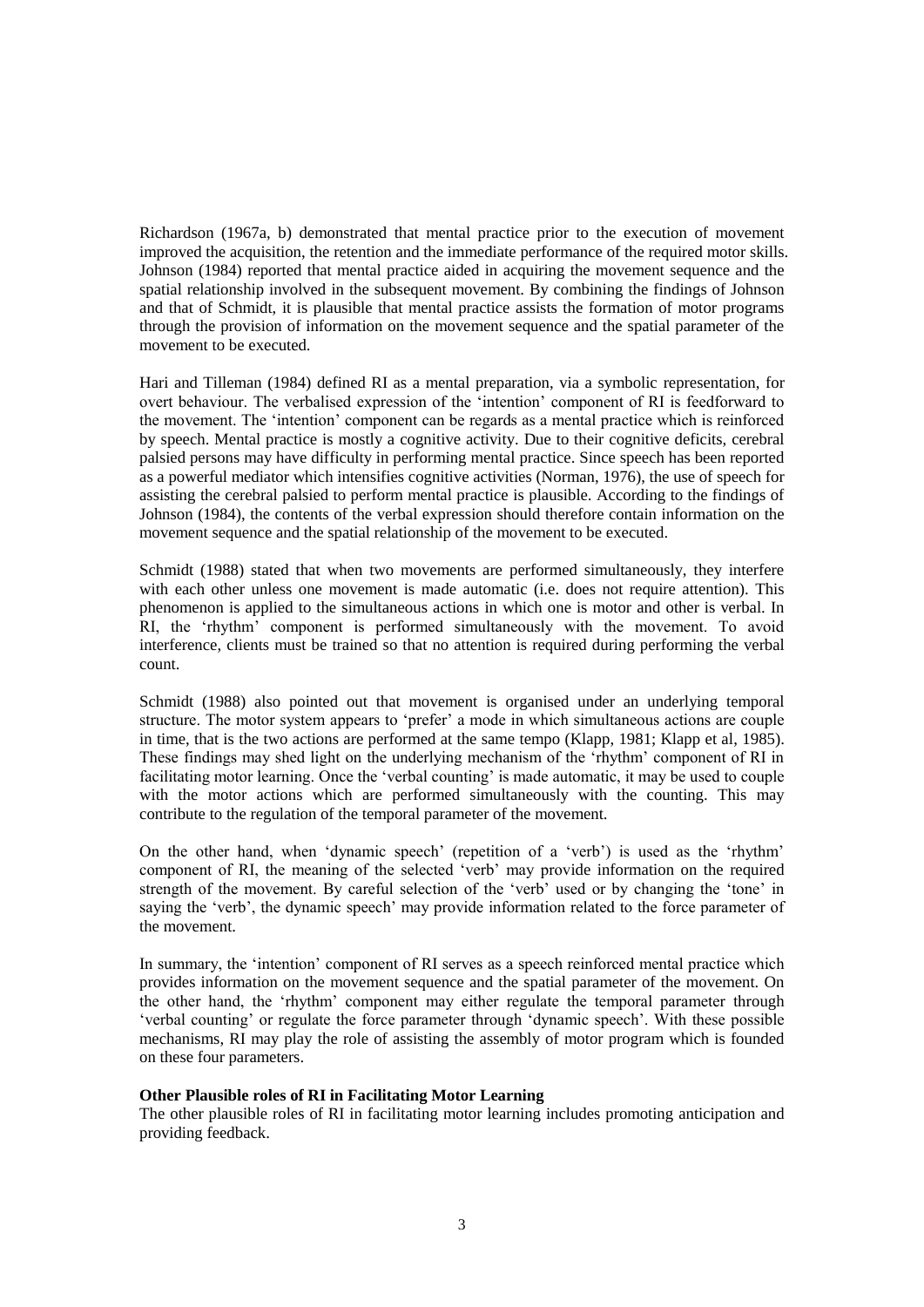### *Anticipation*

To verbalise an intention with one's own speech helps an individual to anticipate for the motor actions. This anticipation may contribute to preparing the effectors ready for performing future actions and receiving future commands. It also contributes to prepare the STM to anticipate the required spatial information from STSS and hence facilitates the process of selective attention.

### *Feedback*

In 'verbal counting', client is expected to start and accomplish the whole range of movement during the counting from 1 to 5. In saying each number, the client is encouraged to look at his or her own movement. Both the verbal and visual information provide feedback of the knowledge of performance of the movement that is being executed. In addition, each verbalised number represents a reference regarding the correctness, ensuring that executed movement is performed at the predetermined speed.

### **Conclusion**

Traditionally, facilitation of motor actions for cerebral palsy emphasises manual facilitation. With manual facilitation, clients act as passive recipients of the treatment technique. In our model, active cognitive involvement of clients is highly emphasised. They are encouraged to use their own speech to reinforce their cognitive activities for learning and regulating their own movement through the use of RI. However, it must be stressed that RI is a facilitation tool used by the clients rather than a facilitation technique used by the staff. They should be encouraged to use RI in daily activities without the presence of staff.

## **References**

- [1] Hari, M. and Tillemans, T. (1984): 'Conductive education', in Scruttin, D. (Ed): 'Management of the Motor Disorders of Children with Cerebral Palsy', *Clinics in Developmental Medicine*, Vol.90, pp. 1935
- [2] Johnson, P. (1984): 'The acquisition of skills', in Smyth, M.M. and Wing, A.M. (Ed): 'The Physiology of Human Movement', (Academic, London)
- [3] Klapp, S.T. (1981): 'Temporal compatibility in dural motor tasks: Part II – Simultaneous articulation and hand movement', *Memory & Cognition*, Vol.9, pp. 398-400
- [4] Klapp, S.T., Hill, M.D., Tyler, J.G., Martin, Z.E., Jagacinski, R.J. and Jones, M.R. (1985): 'On marching to two different drummers: Perceptual aspects of the difficulties', *Journal of Experimental Psychology: Human Perception and performance*, Vol.11, pp. 814-827
- [5] Luria, A.R. (1963): 'Restoration of function after brain injury', (Pergamon Press, Oxford)
- [6] Luria, A.R. (1979), in Cole, M. and Cole, S. (Ed): 'The making of mind', (Harvard University Press, Cambridge, Massachusetts)
- [7] Norman, D.A. (1976): 'Memory and attention: An introduction to human information processing (2<sup>nd</sup> ed)', (University of California, San Diego)
- [8] Richardson, A. (1967a): 'Mental Practice: A Review and discussion I', *Res Q*, Vol.38, pp. 95-107
- [9] Richardson, A. (1967b): 'Mental Practice: A Review and discussion II', *Res Q*, Vol.38, pp. 263-273